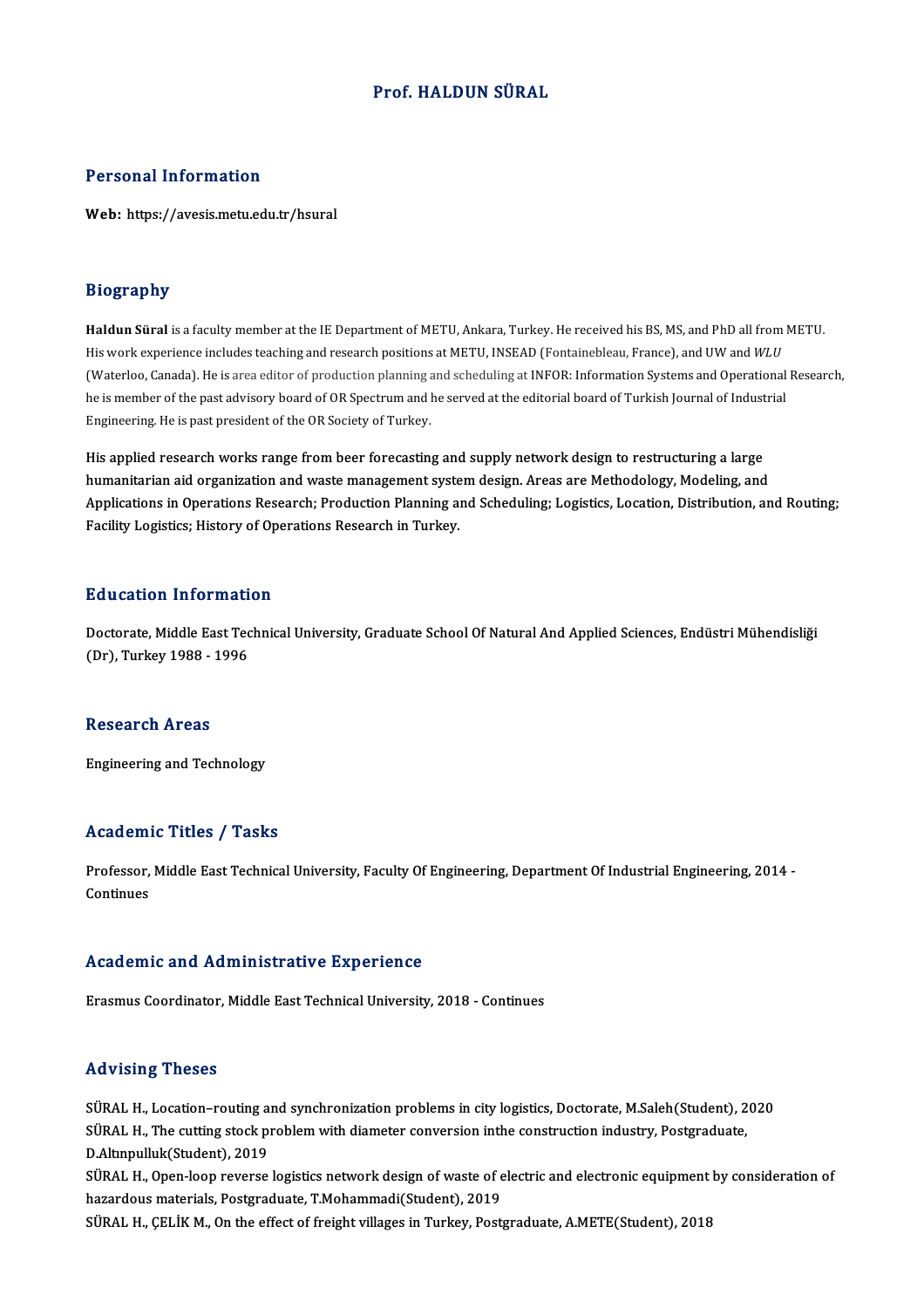SÜRAL H., ÇELİK M., Impact of demand uncertainty on facility layouts: distributed versus dynamic facility layouts,<br>Restanaduate, B.EEOČI U(Student), 2016 SÜRAL H., ÇELİK M., Impact of demand unc<br>Postgraduate, B.EFEOĞLU(Student), 2016<br>SÜRAL H., İVİÇÜN G., Gity logistice system d SÜRAL H., ÇELİK M., Impact of demand uncertainty on facility layouts: distributed versus dynamic facility layou<br>Postgraduate, B.EFEOĞLU(Student), 2016<br>SÜRAL H., İYİGÜN C., City logistics system design under cost uncertaint

Postgraduate, B.EFEOĞLU(Student), 2016<br>SÜRAL H., İYİGÜN C., City logistics system design under cost uncertainty, Postgraduate, U.CAN(Student), 2015<br>SÜRAL H., BAKAL İ. S. , The single-item lot sizing problem in SMT producti SÜRAL H., İYİGÜN C., City logistics system design under cost uncertainty, Postgraduate, U.CAN(Student), 2015<br>SÜRAL H., BAKAL İ. S. , The single-item lot sizing problem in SMT production lines, Postgraduate, H.SERİN(Student SÜRAL H., BAKAL İ. S. , The single-item lot sizing problem in SMT production lines, Postgraduate, H.SERİN(Student), 2014<br>SÜRAL H., Rectilinear interdiction problem by locating a line barrier, Postgraduate, H.Gharehmeshk(St SÜRAL H., Rectilinear interdiction problem by locating a line barrier, Postgraduate, H.Gharehmeshk(Student), 2013<br>SÜRAL H., GÜREL S., The Air cargo scheduling problem with heterogenous fleet, Postgraduate, Y.Durdak(Student SÜRAL H., GÜREL S., The Air cargo sched<br>İYİGÜN C., SÜRAL H., Generalization of re<br>Postgraduate, M.SALEH(Student), 2013<br>SÜRAL H., The air cargo sheeduling prob IYIGÜN C., SÜRAL H., Generalization of restricted planar location problems: Unified meta-heuristics for single factors of the protocol.<br>Postgraduate, M.SALEH(Student), 2013<br>SÜRAL H., The air cargo shceduling problem with h

Postgraduate, M.SALEH(Student), 2013<br>SÜRAL H., The air cargo shceduling problem with heterogenous fleet, Postgraduate, Y.DURDAK(Student), 2013<br>KIRCA Ö., SÜRAL H., Multi-layer network design problems in telecommunication, D SÜRAL H., The air cargo shceduling problem with heterogenous fleet, Postgraduate, Y.DURDAK(Student), 2013<br>KIRCA Ö., SÜRAL H., Multi-layer network design problems in telecommunication, Doctorate, İ.YÜKSEL(Student), 20<br>SÜRAL KIRCA Ö., SÜRAL H., Multi-layer network design problems in telecommunication, Doctorate, İ.YÜKSEL(Student), 2013<br>SÜRAL H., Locations on a line and generalization to the dynamic p-medians, Doctorate, H.GÜDEN(Student), 2012<br> SÜRAL H., Locations on a line and generalization to the dynamic p-medians, Doctorate, H.GÜDEN(Student), 2012<br>GÜREL S., SÜRAL H., Heat exchanger network synthesis with detailed design: Reformulation as a shortest path probl by temperature discretization, Postgraduate, I.KİRKİZOĞLU(Student), 2012<br>SÜRAL H., The campaign routing problem, Postgraduate, E.ÖZDEMİR(Student), 2009<br>SÜRAL H., The order-picking problem in parallel-aisle warehouses, Post

SÜRAL H., The campaign routing problem, Postgraduate, E.ÖZDEMİR(Student), 2009

SÜRAL H., The campaign routing problem, Postgraduate, E.ÖZDEMİR(Student), 2009<br>SÜRAL H., The order-picking problem in parallel-aisle warehouses, Postgraduate, M.ÇELİK(Student), 2009<br>SÜRAL H., Approximate models and solutio SÜRAL H., The order-picking problem in parallel-aisle warehe<br>SÜRAL H., Approximate models and solution approaches for<br>and time windows, Postgraduate, J.WOUTER(Student), 2008<br>SÜRAL H., The multiple retailer inventory reutin SÜRAL H., Approximate models and solution approaches for the vehicle routing problem with multiple use of vehicle:<br>and time windows, Postgraduate, J.WOUTER(Student), 2008<br>SÜRAL H., The multiple retailer inventory routing p

and time windows, Postgraduate, J.WOUTER(Student), 2008<br>SÜRAL H., The multiple retailer inventory routing problem with backorders, Postgraduate, O.ALİŞAN(Student), 20<br>SÜRAL H., One-warehouse multi-retailer problem under in SÜRAL H., The multiple reta<br>SÜRAL H., One-warehouse i<br>O.SOLYALI(Student), 2008<br>SÜRAL H. KARASAKAL E. A SÜRAL H., One-warehouse multi-retailer problem under inventory control and transportation policies, Doctorate,<br>O.SOLYALI(Student), 2008<br>SÜRAL H., KARASAKAL E., A genetic algorithm for the biobjective traveling salesman pro

O.SOLYALI(Student), 2008<br>SÜRAL H., KARASAKAL E., A genetic algorithm for the biobjective traveling salesman problem with profits, Postgraduate,<br>S.KARADEMİR(Student), 2008 SÜRAL H., KARASAKAL E., A genetic algorithm for the biobjective traveling salesman problem with profits, Postgradu<br>S.KARADEMİR(Student), 2008<br>KARASAKAL E., SÜRAL H., The biobjective traveling salesman problem with profit,

S.KAR<br>KARA<br>2007<br>ÖZDEL KARASAKAL E., SÜRAL H., The biobjective traveling salesman problem with profit, Postgraduate, Ö.ŞİMŞEK(Student),<br>2007<br>ÖZDEMİREL N. E. , SÜRAL H., A genetic algorithm for TSP with backhauls based on conventional heuristics,

2007<br>ÖZDEMİREL N. E. , SÜRAL<br>İ.ÖNDER(Student), 2007<br>SÜRAL H. Offline and onl ÖZDEMİREL N. E. , SÜRAL H., A genetic algorithm for TSP with backhauls based on conventional<br>İ.ÖNDER(Student), 2007<br>SÜRAL H., Offline and online disk scheduling problems, Postgraduate, N.EVREN(Student), 2006<br>SÜRAL H., Offl İ.ÖNDER(Student), 2007<br>SÜRAL H., Offline and online disk scheduling problems, Postgraduate, N.EVREN(Student), 2006<br>SÜRAL H., Modeling and analysis of the facility layout problem, Postgraduate, Z.KİRKİZOĞLU(Student), 2006

SÜRAL H., Offline and online disk scheduling problems, Postgraduate, N.EVREN(Student), 2006<br>SÜRAL H., Modeling and analysis of the facility layout problem, Postgraduate, Z.KİRKİZOĞLU(Student), 2006<br>SÜRAL H., Analysis of an SÜRAL H., Modeling and a<br>SÜRAL H., Analysis of an<br>E.Arıkan(Student), 2005<br>SÜRAL H., Analysis of an SÜRAL H., Analysis of an inventory system with advance emand information and supply uncertainty, Postgraduate,<br>E.Arıkan(Student), 2005<br>SÜRAL H., Analysis of an inventory system with advance demand information and spply unc

E.Arıkan(Student), 2005<br>SÜRAL H., Analysis of an in<br>E.ARIKAN(Student), 2005<br>SÜRAL H., The seneral late SÜRAL H., Analysis of an inventory system with advance demand information and spply uncertainty, Postgradua<br>E.ARIKAN(Student), 2005<br>SÜRAL H., The general lot sizing and scheduling problem with sequence dependent changeover

E.ARIKAN(Student), 2005<br>SÜRAL H., The general lot<br>A.Koçlar(Student), 2005<br>SÜRAL H., The general lot SÜRAL H., The general lot sizing and scheduling problem with sequence dependent changeovers, Postgraduate<br>A.Koçlar(Student), 2005<br>SÜRAL H., The general lot sizing and scheduling problem with sequence dependet changeovers,

A.Koçlar(Student), 2005<br>SÜRAL H., The general lot sizing and scheduling problem with sequence dependet changeovers, Postgraduate,<br>A.KOCLAR(Student). 2005

SÜRAL H., The inventory routing problem with deterministic order-up-to level inventory policies, Postgraduate, Ö.PINAR(Student),2005 SÜRAL H., The inventory routing problem with deterministic order-up-to level inventory policies, Postgraduate,<br>Ö.PINAR(Student), 2005<br>SÜRAL H., An integrated inventory control and vehicle routing problem, Postgraduate, O.S

SÜRAL H., Analysis of evolutionary algorithms for constrained routing problems /, Postgraduate, E.DEMİR(Student),<br>2004 SÜRAI<br>SÜRAI<br>2004<br>ÖZDEI SÜRAL H., Analysis of evolutionary algorithms for constrained routing problems /, Postgraduate, E.DEMİR(Student),<br>2004<br>ÖZDEMİREL N. E. , SÜRAL H., An evolutionary approach to TSP: Crossover with convertional heuristics, Po

2004<br>ÖZDEMİREL N. E. , SÜRAL H<br>M.SÖNMEZ(Student), 2003<br>AZİZOČLU M. SÜRAL H. Sek ÖZDEMİREL N. E. , SÜRAL H., An evolutionary approach to TSP: Crossover with convertional heuristics, Post<br>M.SÖNMEZ(Student), 2003<br>AZİZOĞLU M., SÜRAL H., Scheduling with discounted revenues, Postgraduate, A.KICIROĞLU(Studen

M.SÖNMEZ(Student), 2003<br>AZİZOĞLU M., SÜRAL H., Scheduling with discounted revenues, Postgraduate, A.KICIROĞLU(Student), 2003<br>SÜRAL H., An iterative hub location and routing problem for postal delivery systems, Postgraduate AZİZOĞLU M., SÜRAL H., Scheduling with discounted revenues, Postgraduate, A.KICIROĞLU(Student), 2003<br>SÜRAL H., An iterative hub location and routing problem for postal delivery systems, Postgraduate, S.ÇETİN<br>2003 SÜRAL H., An iterative hub location and routing problem for postal delivery systems, Postgraduate, S.ÇETİNER(Stude)<br>2003<br>SÜRAL H., ÖZDEMİREL N. E. , An evolutionary approach to tsp: Crossover with conventional heuristics,

2003<br>SÜRAL H., ÖZDEMİREL N. E<br>M.Sönmez(Student), 2003<br>SÜRAL H. Selutian annrasa SÜRAL H., ÖZDEMİREL N. E. , An evolutionary approach to tsp: Crossover with conventional heuristics, Postg<br>M.Sönmez(Student), 2003<br>SÜRAL H., Solution approaches for the two-level p-median problem, Postgraduate, G.ŞAHİN(Stu

M.Sönmez(Student), 2003<br>SÜRAL H., Solution approaches for the two-level p-median problem, Postgraduate, G.ŞAHİN(Student), 2002<br>SÜRAL H., Heuristic algorithms for the routing problems with backhauls, Postgraduate, Ö.DEMİREL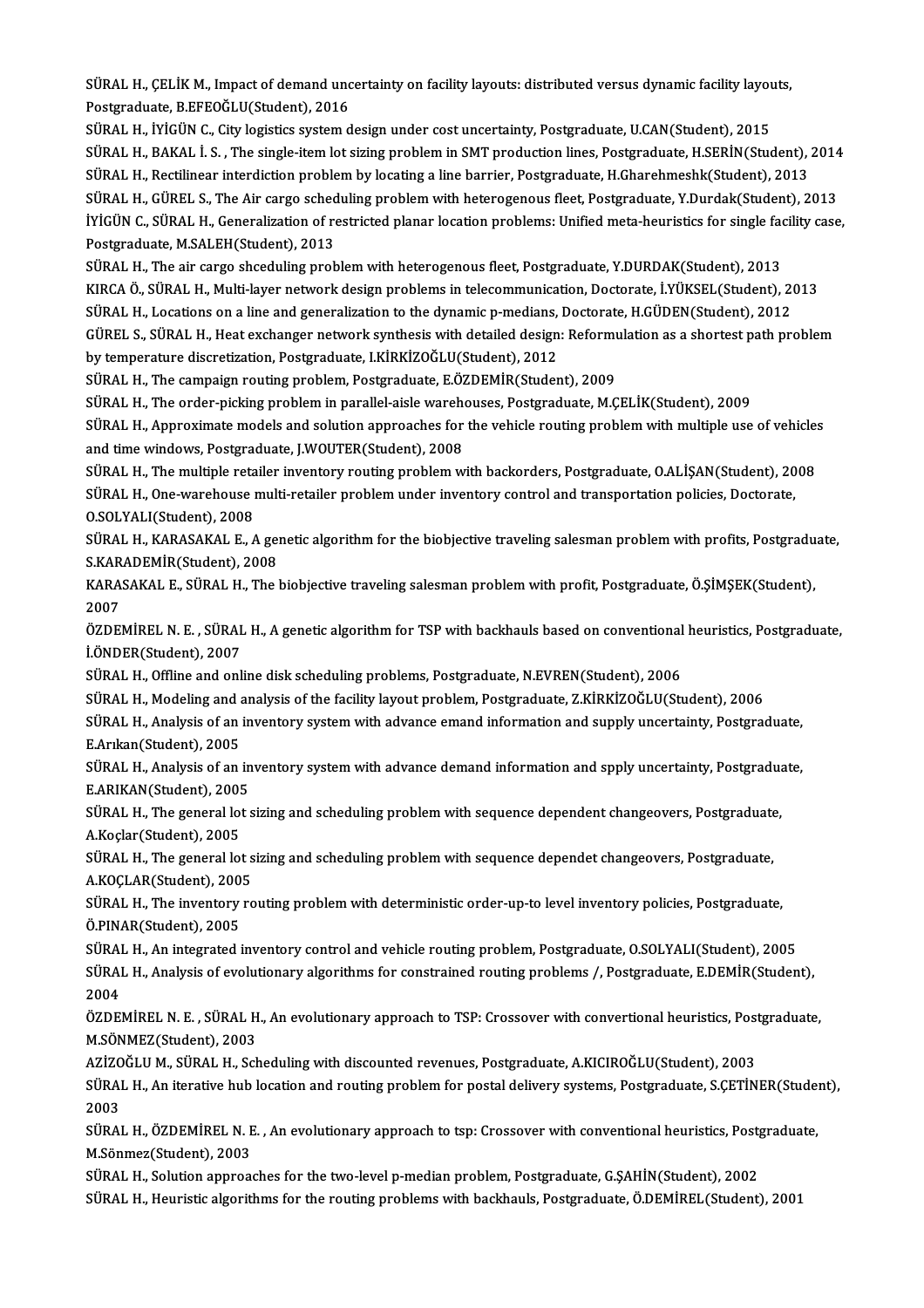# Articles Published in Journals That Entered SCI, SSCI and AHCI Indexes

|       | Articles Published in Journals That Entered SCI, SSCI and AHCI Indexes                                                                                                                                     |
|-------|------------------------------------------------------------------------------------------------------------------------------------------------------------------------------------------------------------|
| Ι.    | Inventory routing in a warehouse: The storage replenishment routing problem<br>Çelik M., Archetti C., SÜRAL H.                                                                                             |
|       | European Journal of Operational Research, vol.301, no.3, pp.1117-1132, 2022 (Journal Indexed in SCI Expanded)                                                                                              |
| П.    | The min-max order picking problem in synchronised dynamic zone-picking systems<br>Saylam S., Celik M., SÜRAL H.                                                                                            |
|       | INTERNATIONAL JOURNAL OF PRODUCTION RESEARCH, 2022 (Journal Indexed in SCI)                                                                                                                                |
| Ш.    | Multi-facility green Weber problem                                                                                                                                                                         |
|       | Atashi Khoei A., Süral H., Tural M. K.<br>Computers and Operations Research, vol.113, 2020 (Journal Indexed in SCI)                                                                                        |
| IV.   | Potential effects of logistics clusters: The case of Turkish Freight Villages                                                                                                                              |
|       | Baydar A. M., SÜRAL H., Celik M.                                                                                                                                                                           |
| V.    | JOURNAL OF CLEANER PRODUCTION, vol.233, pp.399-411, 2019 (Journal Indexed in SCI)<br>The dynamic p-median problem with mobile facilities                                                                   |
|       | Guden H., SÜRAL H.                                                                                                                                                                                         |
|       | COMPUTERS & INDUSTRIAL ENGINEERING, vol.135, pp.615-627, 2019 (Journal Indexed in SCI)                                                                                                                     |
| VI.   | Order picking in parallel-aisle warehouses with multiple blocks: complexity and a graph theory-                                                                                                            |
|       | based heuristic<br>ÇELİK M., SÜRAL H.                                                                                                                                                                      |
|       | INTERNATIONAL JOURNAL OF PRODUCTION RESEARCH, vol.57, no.3, pp.888-906, 2019 (Journal Indexed in SCI)                                                                                                      |
| VII.  | Generalization of the restricted planar location problems: Unified metaheuristic algorithms                                                                                                                |
|       | Farham M. S., SÜRAL H., İYİGÜN C.                                                                                                                                                                          |
| VIII. | COMPUTERS & OPERATIONS RESEARCH, vol.99, pp.48-66, 2018 (Journal Indexed in SCI)<br>A column generation approach for the location-routing problem with time windows                                        |
|       | Farham M. S., SÜRAL H., İYİGÜN C.                                                                                                                                                                          |
|       | COMPUTERS & OPERATIONS RESEARCH, vol.90, pp.249-263, 2018 (Journal Indexed in SCI)                                                                                                                         |
| IX.   | A hybrid Benders approach for coordinated capacitated lot-sizing of multiple product families with<br>set-up times                                                                                         |
|       | Bayley T., SÜRAL H., Bookbinder J. H.                                                                                                                                                                      |
|       | INTERNATIONAL JOURNAL OF PRODUCTION RESEARCH, vol.56, no.3, pp.1326-1344, 2018 (Journal Indexed in<br>SCI)                                                                                                 |
| X.    | Time-dependent green Weber problem                                                                                                                                                                         |
|       | Khoei A. A., SÜRAL H., TURAL M. K.                                                                                                                                                                         |
| XI.   | COMPUTERS & OPERATIONS RESEARCH, vol.88, pp.316-323, 2017 (Journal Indexed in SCI)<br>Freight villages: A literature review from the sustainability and societal equity perspective                        |
|       | Baydar A. M., Sural H., CELIK M.                                                                                                                                                                           |
|       | JOURNAL OF CLEANER PRODUCTION, vol.167, pp.1208-1221, 2017 (Journal Indexed in SCI)                                                                                                                        |
| XII.  | A multi-phase heuristic for the production routing problem                                                                                                                                                 |
|       | Solyali O., Süral H.<br>COMPUTERS & OPERATIONS RESEARCH, vol.87, pp.114-124, 2017 (Journal Indexed in SCI)                                                                                                 |
| XIII. | A polynomial algorithm for the earthwork allocation problem with borrow and waste site selection                                                                                                           |
|       | Guden H., SÜRAL H.                                                                                                                                                                                         |
| XIV.  | JOURNAL OF THE OPERATIONAL RESEARCH SOCIETY, vol.68, no.9, pp.1085-1093, 2017 (Journal Indexed in SCI)<br>Effective network formulations for lot sizing with backlogging in two-level serial supply chains |
|       | Solyali O., Denizel M., SÜRAL H.                                                                                                                                                                           |
|       | IIE TRANSACTIONS, vol.48, no.2, pp.146-157, 2016 (Journal Indexed in SCI)                                                                                                                                  |
| XV.   | Order picking in a parallel-aisle warehouse with turn penalties                                                                                                                                            |
|       | ÇELİK M., SÜRAL H.<br>INTERNATIONAL JOURNAL OF PRODUCTION RESEARCH, vol.54, no.14, pp.4340-4355, 2016 (Journal Indexed in                                                                                  |
|       | SCI)                                                                                                                                                                                                       |
|       |                                                                                                                                                                                                            |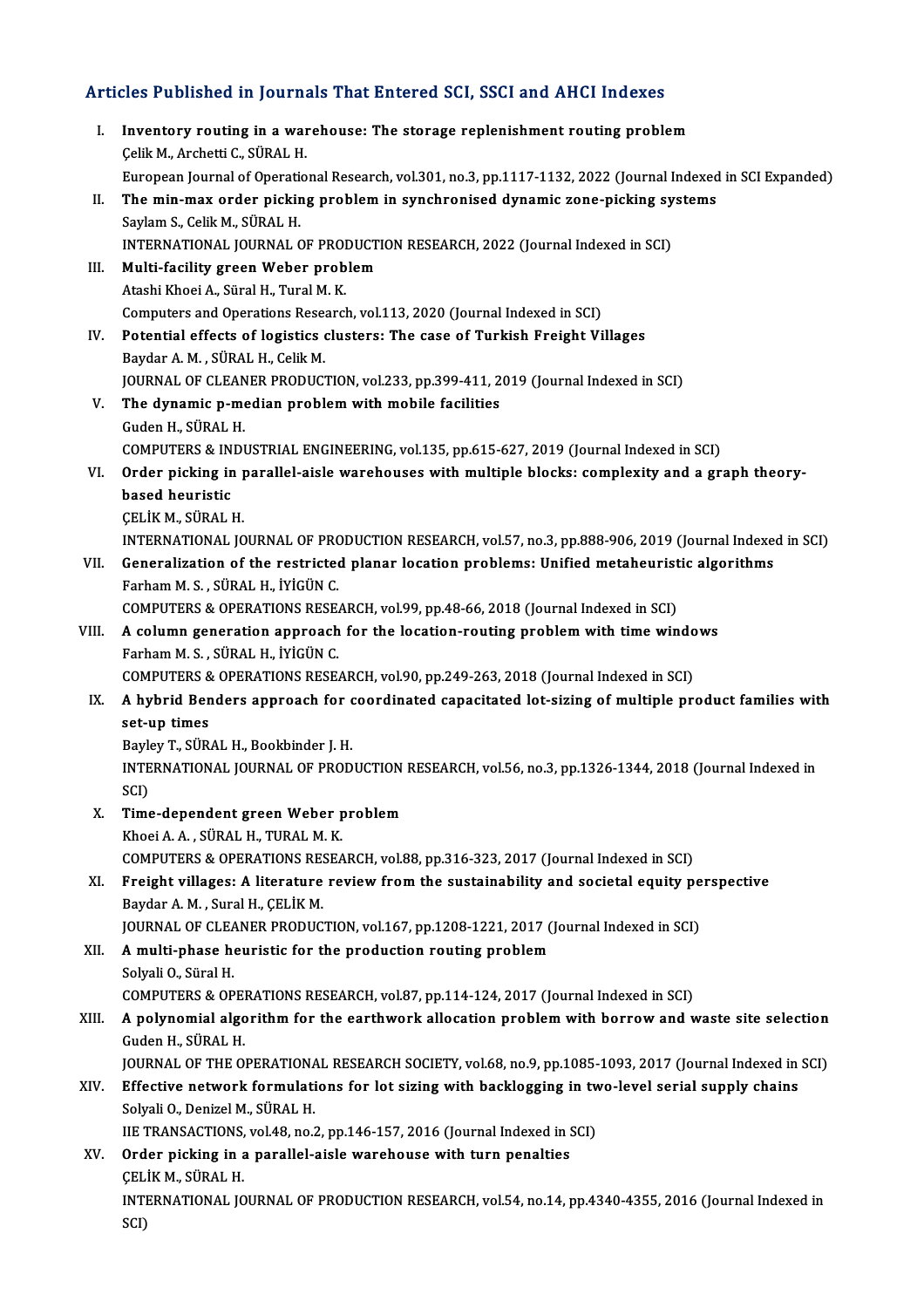| XVI.    | The Weber problem in congested regions with entry and exit points                                                                                                            |
|---------|------------------------------------------------------------------------------------------------------------------------------------------------------------------------------|
|         | Farham M. S., SÜRAL H., İYİGÜN C.                                                                                                                                            |
|         | COMPUTERS & OPERATIONS RESEARCH, vol.62, pp.177-183, 2015 (Journal Indexed in SCI)                                                                                           |
| XVII.   | Locating mobile facilities in railway construction management                                                                                                                |
|         | Guden H., SÜRAL H.                                                                                                                                                           |
|         | OMEGA-INTERNATIONAL JOURNAL OF MANAGEMENT SCIENCE, vol.45, pp.71-79, 2014 (Journal Indexed in SCI)                                                                           |
| XVIII.  | Order picking under random and turnover-based storage policies in fishbone aisle warehouses                                                                                  |
|         | Celik M, SÜRAL H                                                                                                                                                             |
|         | IIE TRANSACTIONS, vol.46, no.3, pp.283-300, 2014 (Journal Indexed in SCI)                                                                                                    |
| XIX.    | The one-warehouse multi-retailer problem: reformulation, classification, and computational results                                                                           |
|         | Solyali O., SÜRAL H.                                                                                                                                                         |
|         | ANNALS OF OPERATIONS RESEARCH, vol.196, no.1, pp.517-541, 2012 (Journal Indexed in SCI)                                                                                      |
| XX.     | A Branch-and-Cut Algorithm Using a Strong Formulation and an A Priori Tour-Based Heuristic for an                                                                            |
|         | <b>Inventory-Routing Problem</b><br>Solyali O., SÜRAL H.                                                                                                                     |
|         | TRANSPORTATION SCIENCE, vol.45, no.3, pp.335-345, 2011 (Journal Indexed in SCI)                                                                                              |
| XXI.    | Hubbing and routing in postal delivery systems                                                                                                                               |
|         | Cetiner S., Sepil C., SÜRAL H.                                                                                                                                               |
|         | ANNALS OF OPERATIONS RESEARCH, vol.181, no.1, pp.109-124, 2010 (Journal Indexed in SCI)                                                                                      |
| XXII.   | The One-Warehouse Multiretailer Problem with an Order-Up-To Level Inventory Policy                                                                                           |
|         | Solyali O., SÜRAL H., Denizel M.                                                                                                                                             |
|         | NAVAL RESEARCH LOGISTICS, vol.57, no.7, pp.653-666, 2010 (Journal Indexed in SCI)                                                                                            |
| XXIII.  | Lagrangean relaxation based heuristics for lot sizing with setup times                                                                                                       |
|         | SÜRAL H., Denizel M., Van Wassenhove L. N.                                                                                                                                   |
|         | EUROPEAN JOURNAL OF OPERATIONAL RESEARCH, vol.194, no.1, pp.51-63, 2009 (Journal Indexed in SCI)                                                                             |
| XXIV.   | Equivalence of the LP relaxations of two strong formulations for the capacitated lot-sizing problem<br>with setup times                                                      |
|         | Denizel M., ALTEKİN F. T., SÜRAL H., Stadtler H.                                                                                                                             |
|         | OR SPECTRUM, vol.30, no.4, pp.773-785, 2008 (Journal Indexed in SCI)                                                                                                         |
| XXV.    | A single supplier-single retailer system with an order-up-to level inventory policy                                                                                          |
|         | Solyali O., SÜRAL H.                                                                                                                                                         |
|         | OPERATIONS RESEARCH LETTERS, vol.36, no.5, pp.543-546, 2008 (Journal Indexed in SCI)                                                                                         |
| XXVI.   | Comment on Berman and Huang (2004): Minisum collection depots location problem reduces to the                                                                                |
|         | p-median problem                                                                                                                                                             |
|         | Ozpeynirci O., Sueral H.                                                                                                                                                     |
|         | JOURNAL OF THE OPERATIONAL RESEARCH SOCIETY, vol.58, no.10, pp.1395-1396, 2007 (Journal Indexed in SCI)                                                                      |
| XXVII.  | A review of hierarchical facility location models                                                                                                                            |
|         | Sahin G., Sural H.                                                                                                                                                           |
| XXVIII. | COMPUTERS & OPERATIONS RESEARCH, vol.34, no.8, pp.2310-2331, 2007 (Journal Indexed in SCI)<br>Locational analysis for regionalization of Turkish Red Crescent blood services |
|         | Sahin G., Sural H., Meral S.                                                                                                                                                 |
|         | COMPUTERS & OPERATIONS RESEARCH, vol.34, no.3, pp.692-704, 2007 (Journal Indexed in SCI)                                                                                     |
| XXIX.   | On alternative mixed integer programming formulations and LP-based heuristics for lot-sizing with                                                                            |
|         | setup times                                                                                                                                                                  |
|         | Denizel M., Sural H.                                                                                                                                                         |
|         | JOURNAL OF THE OPERATIONAL RESEARCH SOCIETY, vol.57, no.4, pp.389-399, 2006 (Journal Indexed in SCI)                                                                         |
| XXX.    | A knapsack model for bandwidth management of prerecorded multiple MPEG video sources                                                                                         |
|         | Erten Y., Gullu R., Sural H.                                                                                                                                                 |
|         | TELECOMMUNICATION SYSTEMS, vol.28, no.1, pp.101-116, 2005 (Journal Indexed in SCI)                                                                                           |
| XXXI.   | A note on "The general lot sizing and scheduling problem"                                                                                                                    |
|         | Koclar A., Sural H.                                                                                                                                                          |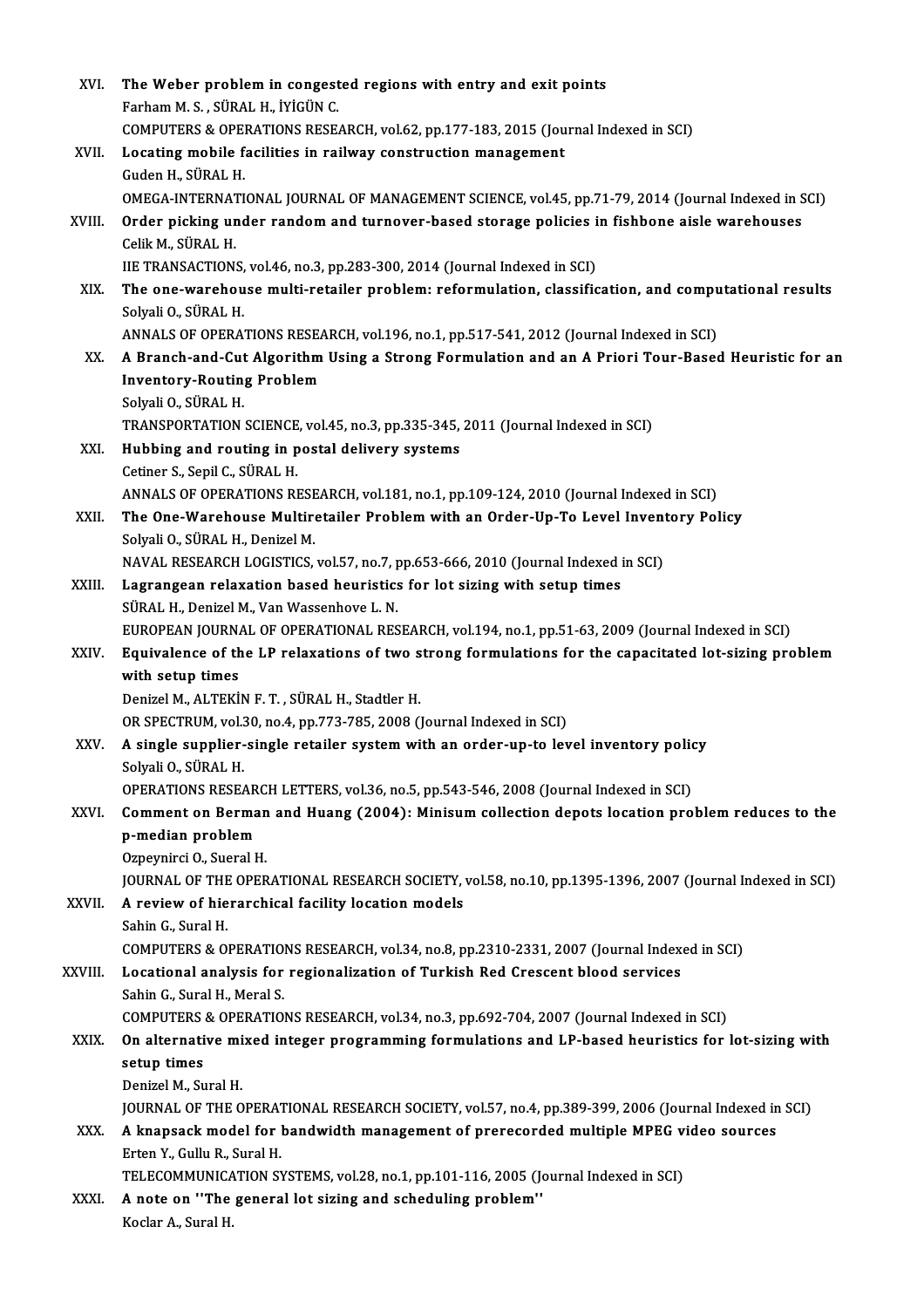OR SPECTRUM, vol.27, no.1, pp.145-146, 2005 (Journal Indexed in SCI)<br>The single vehicle reuting preblem with unpectricted beskhevly

OR SPECTRUM, vol.27, no.1, pp.145-146, 2005 (Journal Indexed in SCI)<br>XXXII. The single-vehicle routing problem with unrestricted backhauls<br>Surel H. Bookhinder I OR SPECTRUM, vol.27,<br>The single-vehicle re<br>Sural H., Bookbinder J.<br>NETWORKS vol.41, no The single-vehicle routing problem with unrestricted backha<br>Sural H., Bookbinder J.<br>NETWORKS, vol.41, no.3, pp.127-136, 2003 (Journal Indexed in SCI)<br>Multidimensional assortment problem with an application Sural H., Bookbinder J.<br>NETWORKS, vol.41, no.3, pp.127-136, 2003 (Journal Indexed in SC<br>XXXIII. Multidimensional assortment problem with an application<br>Trinathy A. Sural H. Corchak Y. **NETWORKS, vol.41, no.3, pp.127**<br>**Multidimensional assortmen**<br>Tripathy A., Sural H., Gerchak Y.<br>NETWORKS, vol.33, no.3, nn.326 Multidimensional assortment problem with an application<br>Tripathy A., Sural H., Gerchak Y.<br>NETWORKS, vol.33, no.3, pp.239-245, 1999 (Journal Indexed in SCI)<br>Ffes Beyerage Croup makes legation and distribution desisie Tripathy A., Sural H., Gerchak Y.<br>NETWORKS, vol.33, no.3, pp.239-245, 1999 (Journal Indexed in SCI)<br>XXXIV. Efes Beverage Group makes location and distribution decisions for its malt plants<br>Koksalan M., Sural H. NETWORKS, vol.33, n<br><mark>Efes Beverage Gro</mark><br>Koksalan M., Sural H.<br>INTEREACES, vol.29 Efes Beverage Group makes location and distribution decision<br>Koksalan M., Sural H.<br>INTERFACES, vol.29, no.2, pp.89-103, 1999 (Journal Indexed in SCI) Koksalan M., Sural H.<br>INTERFACES, vol.29, no.2, pp.89-103, 1999 (Journal Indexed in<br>XXXV. A location-distribution application for a beer company<br>Esikolan M. SÜPAL H. KIPCA Ö INTERFACES, vol.29, no.2, pp.89-<br>A location-distribution applic<br>Köksalan M., SÜRAL H., KIRCA Ö.<br>Euronean Journal of Operational A location-distribution application for a beer company<br>Köksalan M., SÜRAL H., KIRCA Ö.<br>European Journal of Operational Research, vol.80, no.1, pp.16-24, 1995 (Journal Indexed in SSCI)

# Articles Published in Other Journals

rticles Published in Other Journals<br>I. A construction matheuristic for multi-trip vehicle routing problem at Santa FE-INDONESİA<br>Weyter De Been L Caydar B. Sünal H Monter Theory Carlos Press Pressure<br>A construction matheuristic for m<br>Wouter De Boer J., Çavdar B., Süral H.<br>ENDÜSTRİ MÜHENDİSI İĞİ 132.0 P. Wouter De Boer J., Çavdar B., Süral H.<br>ENDÜSTRİ MÜHENDİSLİĞİ, vol.29, no.3, pp.31-41, 2018 (Other Refereed National Journals)

# enposiki monenpistici, vol.29, no.3, pp.31-41, 2016 (other keiereed in Refereed Congress / Symposium Publications in Proceedings

| Refereed Congress / Symposium Publications in Proceedings |                                                                                                            |  |
|-----------------------------------------------------------|------------------------------------------------------------------------------------------------------------|--|
| L.                                                        | <b>Energy Minimizing Forklift Routing Problem</b>                                                          |  |
|                                                           | ATASHI KHOEI A., SÜRAL H., TURAL M. K.                                                                     |  |
|                                                           | 1st EUROYoung Workshop, Spain, 2 - 03 May 2019                                                             |  |
| II.                                                       | <b>Multi-facility Green Weber Problem</b>                                                                  |  |
|                                                           | Atashıkhoei A., Süral H., Tural M. K.                                                                      |  |
|                                                           | 2018 EURO Working Group Conference on Sustainable Supply Chains, Amsterdam, Netherlands, 6 - 07 July 2018, |  |
|                                                           | pp.11                                                                                                      |  |
| III.                                                      | The inventory routing problem in rectangular warehouses                                                    |  |
|                                                           | SÜRAL H., ÇELİK M., Archetti C.                                                                            |  |
|                                                           | 8th International Workshop on Lot Sizing, Glasgow, United Kingdom, 23 - 25 August 2017                     |  |
| IV.                                                       | Lojistik Köyler Üzerine                                                                                    |  |
|                                                           | Baydar A. M., SÜRAL H., ÇELİK M.                                                                           |  |
|                                                           | 37 Yöneylem Araştırması ve Endüstri Mühendisliği Ulusal Kongresi, İstanbul, Turkey, 5 - 07 July 2017       |  |
| V.                                                        | The Vaccination Campaign Routing Problem                                                                   |  |
|                                                           | ÇELİK M., ÇAVDAR B., SÜRAL H.                                                                              |  |
|                                                           | 2016 INFORMS Annual Meeting, Nashville, United States Of America, 13 - 16 November 2016                    |  |
| VI.                                                       | Coordinated Capacitated Lot sizing For Multiple Product Families With Setup Times                          |  |
|                                                           | Bayley T., SÜRAL H., Bookbinder J.                                                                         |  |
|                                                           | 2016 INFORMS Annual Meeting, Nashville, United States Of America, 13 - 17 November 2016                    |  |
| VII.                                                      | <b>Low Carbon Weber Problems</b>                                                                           |  |
|                                                           | Atashi Khoei A., TURAL M. K., SÜRAL H.                                                                     |  |
|                                                           | 28th European Conference on Operational Research, Poznan, Poland, 3 - 06 July 2016                         |  |
| VIII.                                                     | Impact of Demand Stochasticity on Facility Layouts                                                         |  |
|                                                           | Efeoglu B., CELİK M., SÜRAL H.                                                                             |  |
|                                                           | 28th European Conference on Operational Research, Poznan, Poland, 3 - 06 July 2016                         |  |
| IX.                                                       | Benders Decomposition for the Multi layer Telecommunication Network Design Problem                         |  |
|                                                           | Yuksel Ergun I., SÜRAL H., KIRCA Ö.                                                                        |  |